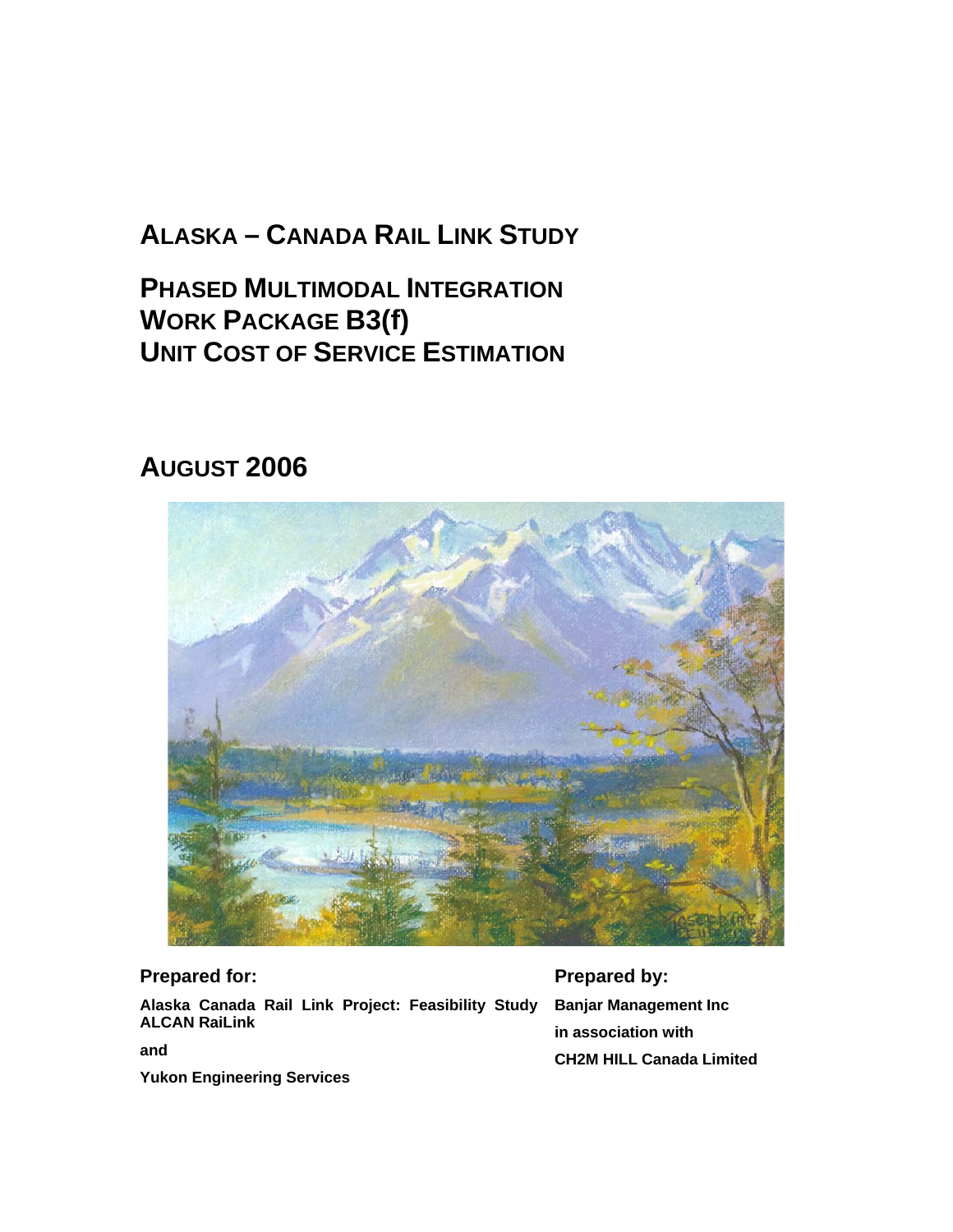This report forms part of The Alaska Canada Rail Link (ALCAN Rail Link) Feasibility Study Project. This document, work package B3(f), is the third component of a series of reports produced to estimate the unit costs of service for a series of port-rail scenarios developed to serve projected traffic through the region. Under separate cover, work package B3(b) Life-Cycle Capital Cost Estimation and work package B3(d) Life-Cycle Operating Expense Estimation provide estimates of life-cycle capital costs and life-cycle operating expenses for each scenario. Results from these work packages are inputs to the analysis enclosed.

One of the primary functions of a proposed rail link through Northern British Columbia, the Yukon and Alaska (**Figure 1**) would be to lower transportation costs throughout the region. As the economies of this region are largely resource based, rail traffic projections are largely composed of outbound resources traveling to market and re-supply materials for consumption by the domestic and resource economies.

The development of the region's rich natural resources is dependent on the ability to move resources, in a cost effective way, from their origins to market. These markets, in some cases, will be within North America and can be transported to the larger North American rail network via the ALCAN Rail Link. Many other markets, however, are located off-shore and resources moving to these destinations will travel via deep sea ship.

To facilitate these project transport demands, a series of rail-port scenarios were developed. All rail-port scenarios include the ALCAN Rail Link mainline, spurs to access ports or resources and a destination port facility. Rail-port scenarios are consistent between work packages B3(b/d/f). A map of all rail network and port facilities considered is provided below in **Figure 2**.

Traffic projections from the project team were used to estimate rail traffic volumes throughout the entire rail network and traffic bound for the destination port. Port facility concepts were then developed to reflect the volume of projected traffic. In some scenarios rail traffic from the Crest Iron Ore Mine was included, owing to the large volume of traffic generated by this development, it has a significant impact on the facilities proposed. A detailed description of the projected traffic is provided in Section 2.0 of the report "Life-Cycle Capital Cost Estimation", from work package B3(b). A summary of scenarios considered in this analysis is provided below.

The following ten rail – port scenarios were analyzed in the suite of B3(b/d/f) work packages.

- $\triangleright$  Scenario 1 Skagway (without Crest)
- $\triangleright$  Scenario 2 Port Mackenzie Anchorage via Beaver Creek (with Crest)
- ¾ Scenario 2a Port Mackenzie Anchorage via Beaver Creek (without Crest)
- $\triangleright$  Scenario 3 Port Mackenzie Anchorage via Ladue River (with Crest)
- $\triangleright$  Scenario 3a Port Mackenzie Anchorage via Ladue River (without Crest)
- $\triangleright$  Scenario 4 Haines (with Crest)
- ¾ Scenario 4a Haines (without Crest)
- $\triangleright$  Scenario 5 Hyder-Stewart (without Crest)
- ¾ Scenario 6 Prince Rupert (with Crest)
- ¾ Scenario 6a Prince Rupert (without Crest)

A description of the above scenarios appears in Section 3.0 of the report "Life-Cycle Capital Cost Estimation", from work package B3(b).

This document reports the unit costs of service estimated for the above rail-port scenarios developed to serve these ocean based trips at U\$ 2006 price level over a 50 year analysis period. Inputs from work package B3(b) Life-Cycle Capital Cost Estimation and work package B3(d) Life-Cycle Operating Expense Estimation are used to derive the unit costs of service for each scenario. As reported in these earlier volumes the data used to estimate the capital costs, and operating expenses were provided by the ALCAN Rail Link Project Team.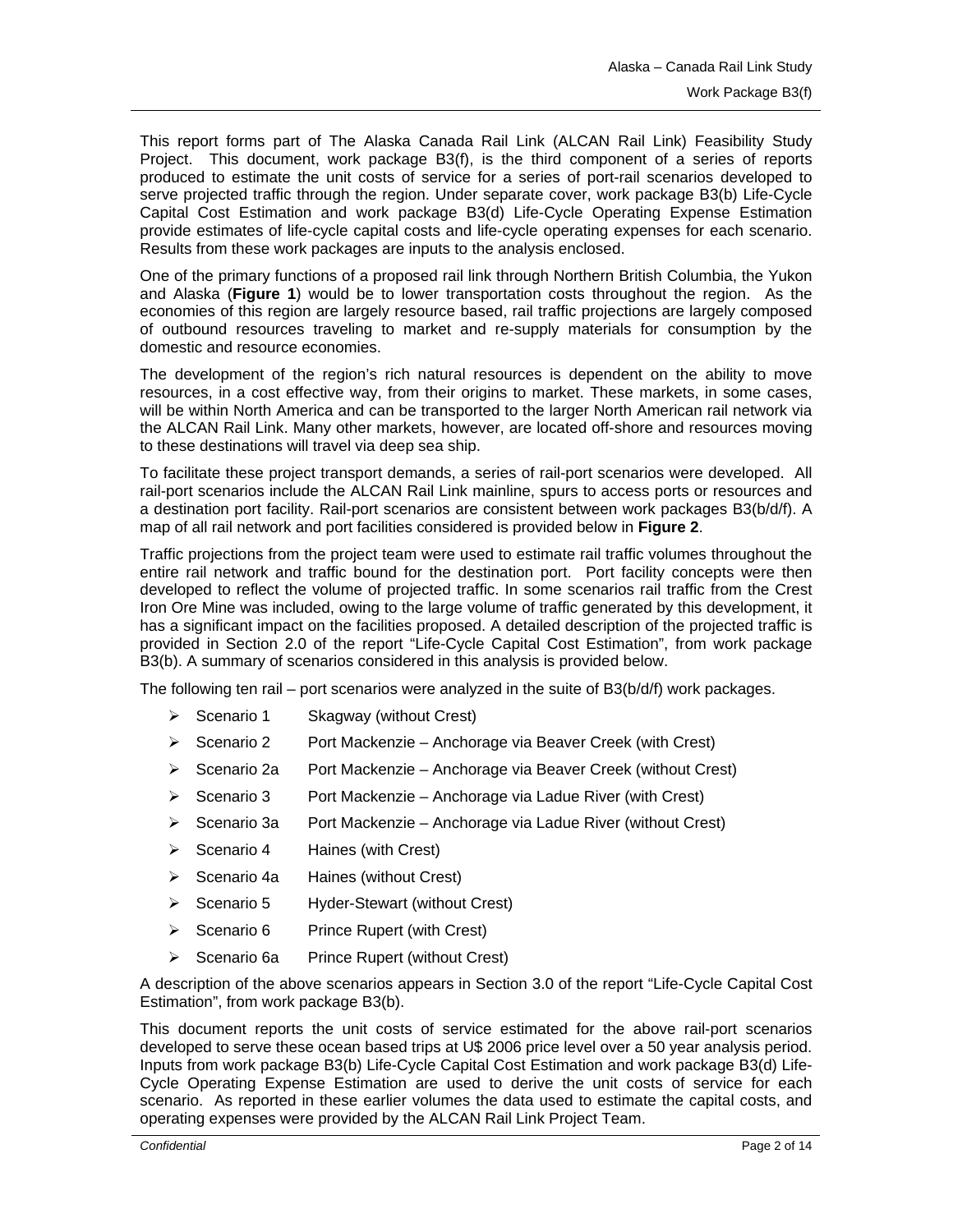The analysis contained within this report has been conducted at a pre-feasibility level with support from the ALCAN Rail Link Project Team. Results from this report should be used to help identify scenarios that are not likely feasible such that more refined analysis can be undertaken on the remaining, potentially feasible, scenarios. The relative comparison of options presented can not purport the feasibility of any one scenario but rather reports the relative attractiveness of the options based on the analysis methodology.



**Figure 1 -** Study Area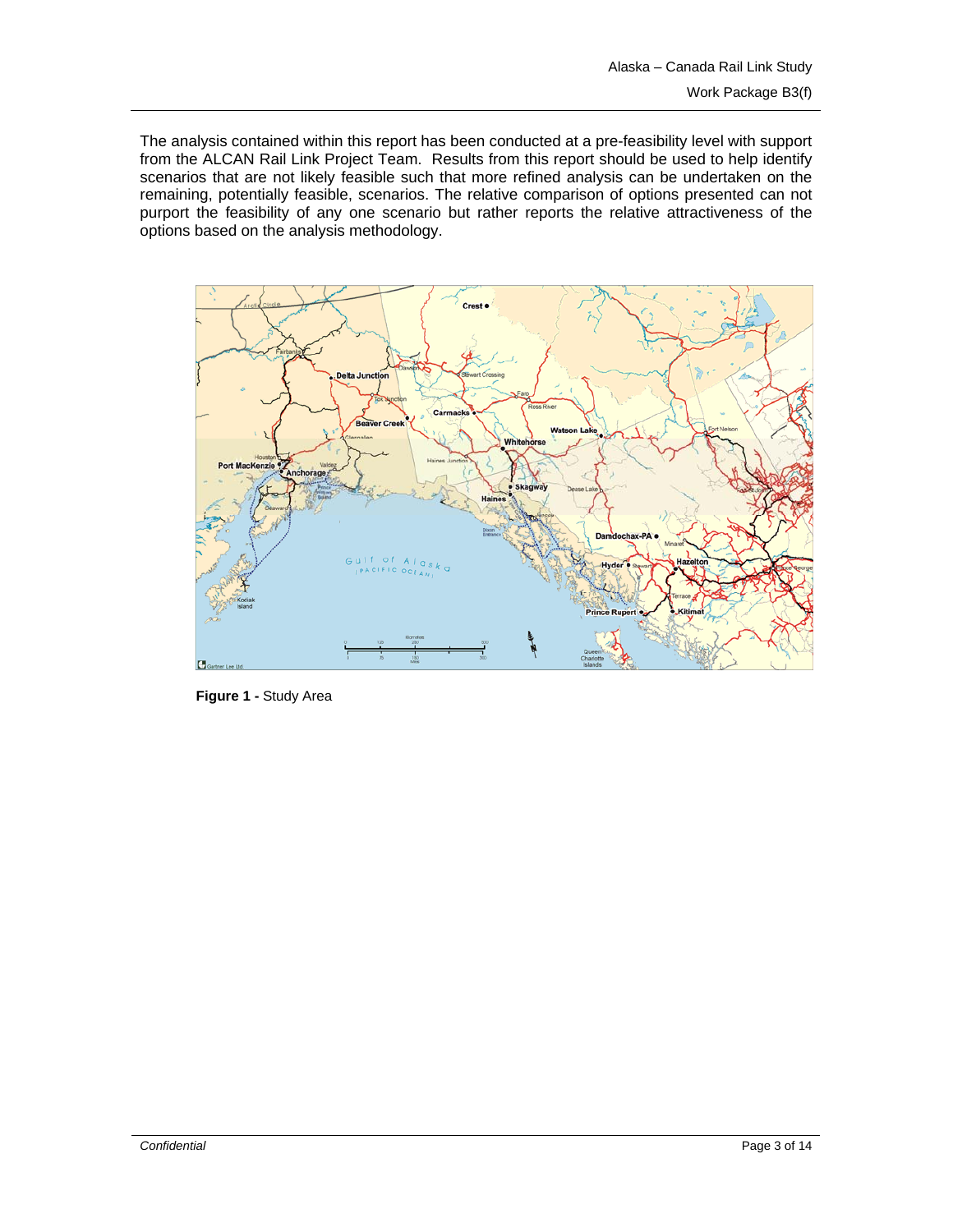

**Figure 2 –** Rail and Port Network Segments Analyzed

Traffic projections developed by the ALCAN Rail Link Team were used in work packages B3(b) and B3(d) to estimate capital costs and operating expenses. In this work package traffic forecasts were used as an input to the calculation of a rail and port unit cost of service on a per ton basis for each of the assessed scenarios. Since not all traffic present on the rail network makes use of the destination port two traffic forecasts were used in calculation of the unit cost of service. First, for the rail network, the total network wide traffic volume was used, including with and without the Crest Iron Ore traffic. Then, for ports, only traffic that was projected to pass through the port was used, again, with and without the Crest Iron Ore traffic. **Figures 3 to 6** provide a year by year summary of these traffic forecasts.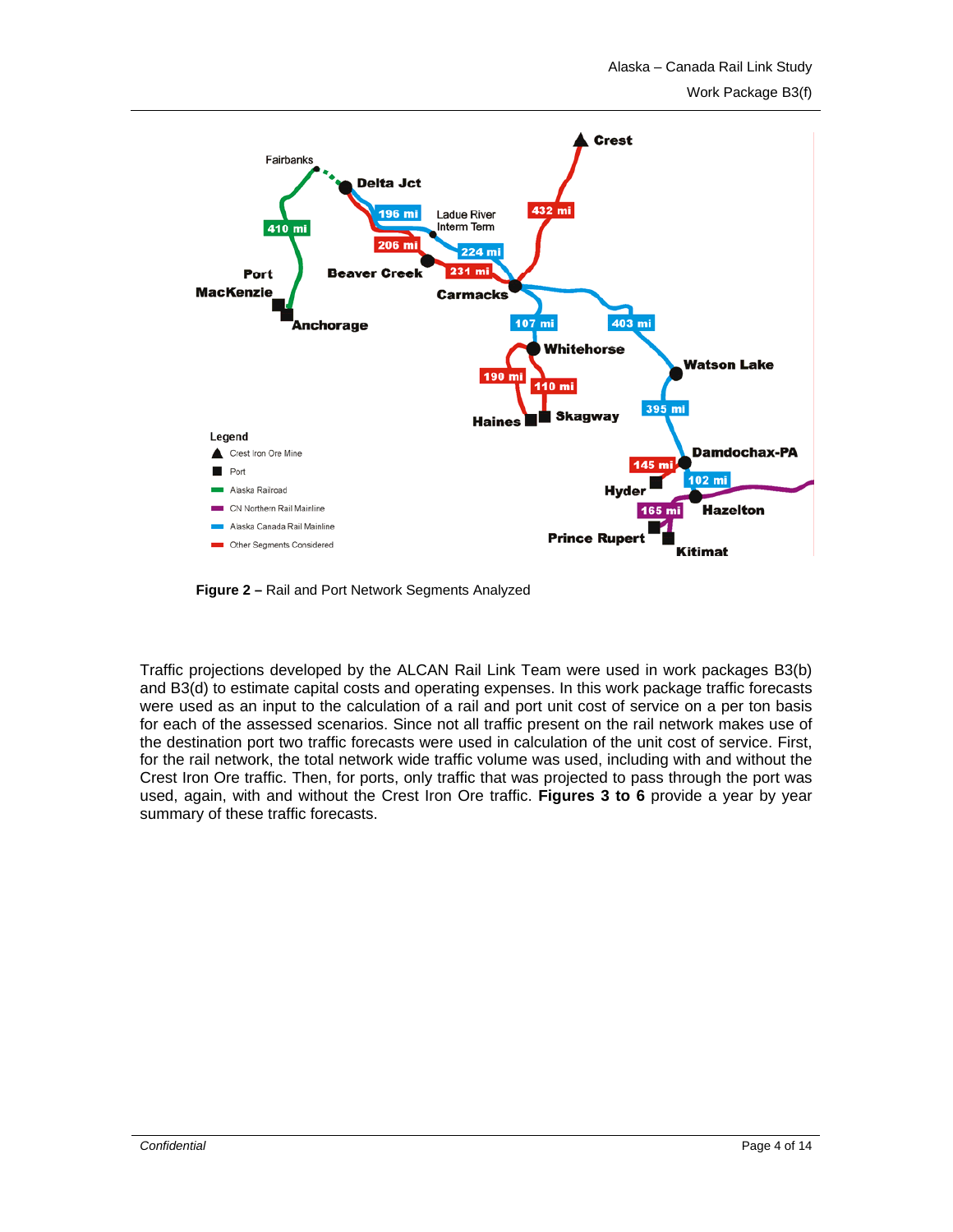

**Forecasted Rail Network Traffic without Crest Iron Ore**

**Figure 3 -** Forecasted Rail Network Traffic without Crest Iron Ore



**Forecasted Rail Network Traffic with Crest Iron Ore**

**Figure 4 -** Forecasted Rail Network Traffic with Crest Iron Ore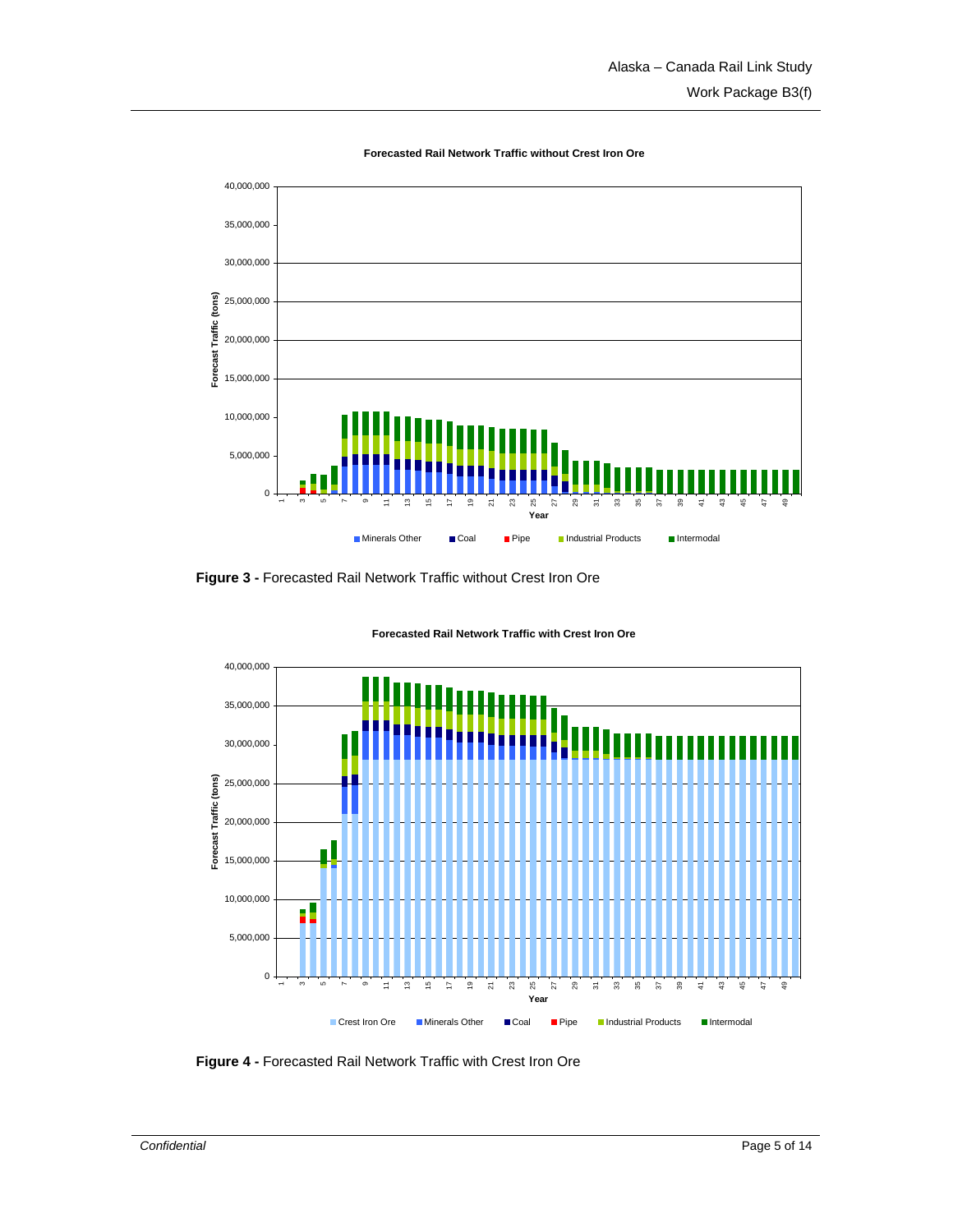



**Figure 5 -** Forecasted Port Access Traffic without Crest Iron Ore



**Forecasted Port Traffic with Crest Iron Ore**

**Figure 6 -** Forecasted Port Access Traffic with Crest Iron Ore

Calculation of the unit cost of service requires the discounting of the traffic volumes presented above.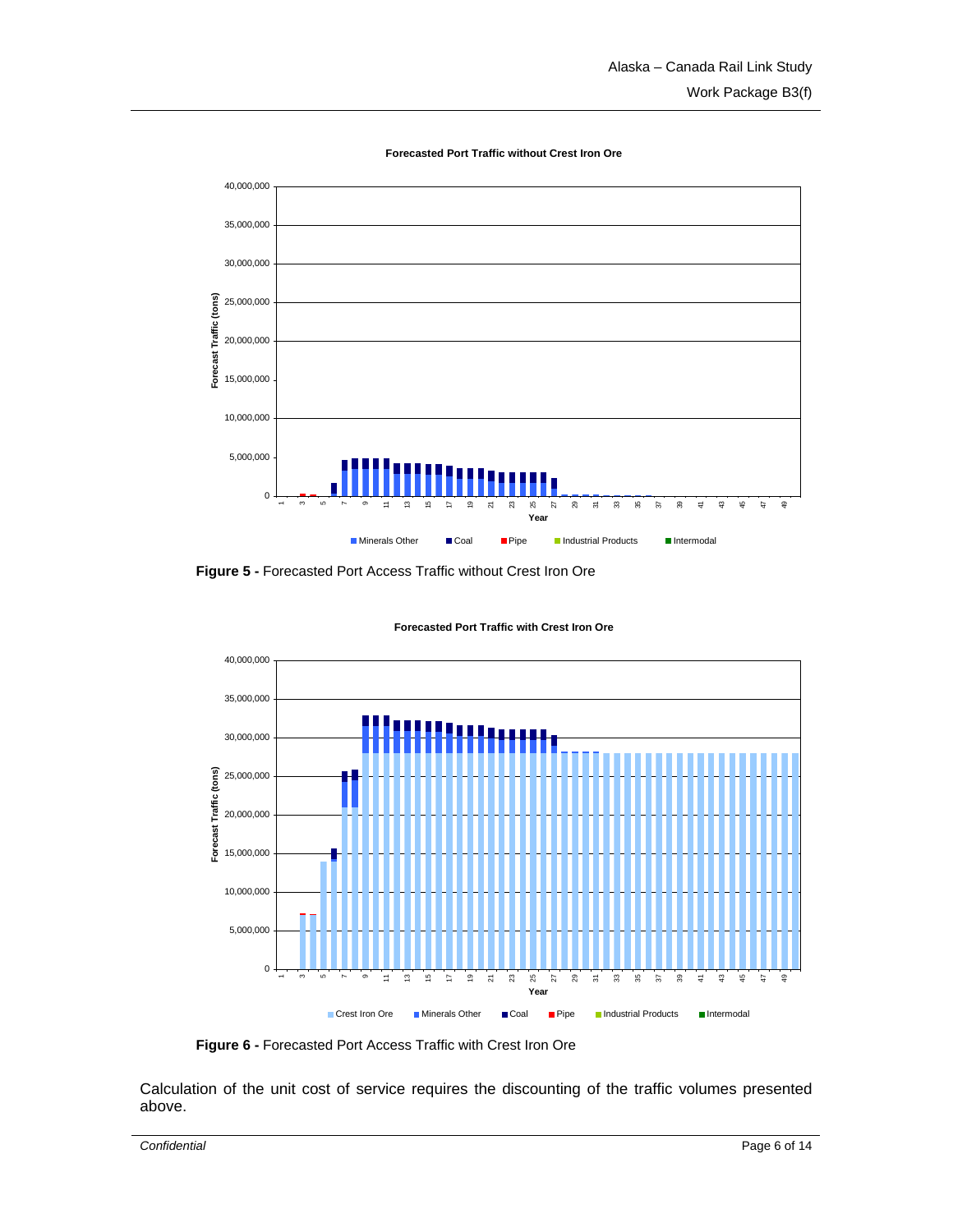<span id="page-6-0"></span>Discounting is undertaken to reflect the higher value of benefits, costs or traffic that occurs closer to the present, versus farther in the future. As an example, if two projects have the same total value of benefits over 20 years, but 80% of Project A's benefits occur within the first five years, while 80% of Project B's benefits occur in the last five years, Project A would be preferred. This preference reflects the time value of money/resources, and demonstrates the need for discounting to assess the relative preference of scenarios when benefits/costs are spread over an extended period of time.

To evaluate the equivalent present value of future values from each year, the future values are discounted according to the discounting equation shown below. The discounting equation, used to calculate the present value, PV, requires several inputs including; the discount rate, i, the number of years beyond the present in which the value occurs, j, the duration of the analysis period, n, and the stream of future values, FV<sub>i</sub>. As benefits/costs/traffic occur farther into the future, the present value of these benefits are reduced geometrically. To determine the value of all future values combined, the future values are discounted to present values and summed.

$$
PV = \sum_{j=1}^{j=n} \frac{FV_j}{(1+i)^j}
$$

The cumulative present value of traffic at a discount rate of 5% over the 50 year analysis period is presented below in **Table 1**.

**Table 1 -** Cumulative Discounted Projected Traffic Volumes

| With Crest Iron Ore | Without Crest Iron Ore |  |  |
|---------------------|------------------------|--|--|
| (million tons)      | (million tons)         |  |  |
| 507                 | 114                    |  |  |
| 433                 | 40                     |  |  |
|                     |                        |  |  |

## **Methodology**

For each rail – port route scenario this analysis combines the life – cycle capital costs estimated in work package B3(b), with the corresponding estimates of life-cycle operating expenses reported in work package B3(d) to generate the overall unit cost of service. This data is then integrated with the rail network and port access traffic forecasts to calculate the unit cost of service values.

**Tables 2** through **5** below present both undiscounted and discounted values for capital costs and operating expenses for each of the ten rail-port scenarios considered. In the case of rail operating  $e$ xpenses a range of values is provided to reflect different management strategy<sup>[1](#page-6-0)</sup> assumptions within the rail cost model. Consistent with other analysis in this work package, discounted values were calculated using a real discount rate of 5% over a 50 year analysis period.

 $\overline{a}$ 

<sup>&</sup>lt;sup>1</sup> As described in Innovative Scheduling report "Alaska Canada Rail Link Feasibility Study Cost Analysis Report" produced as part of work packages B3(c/e)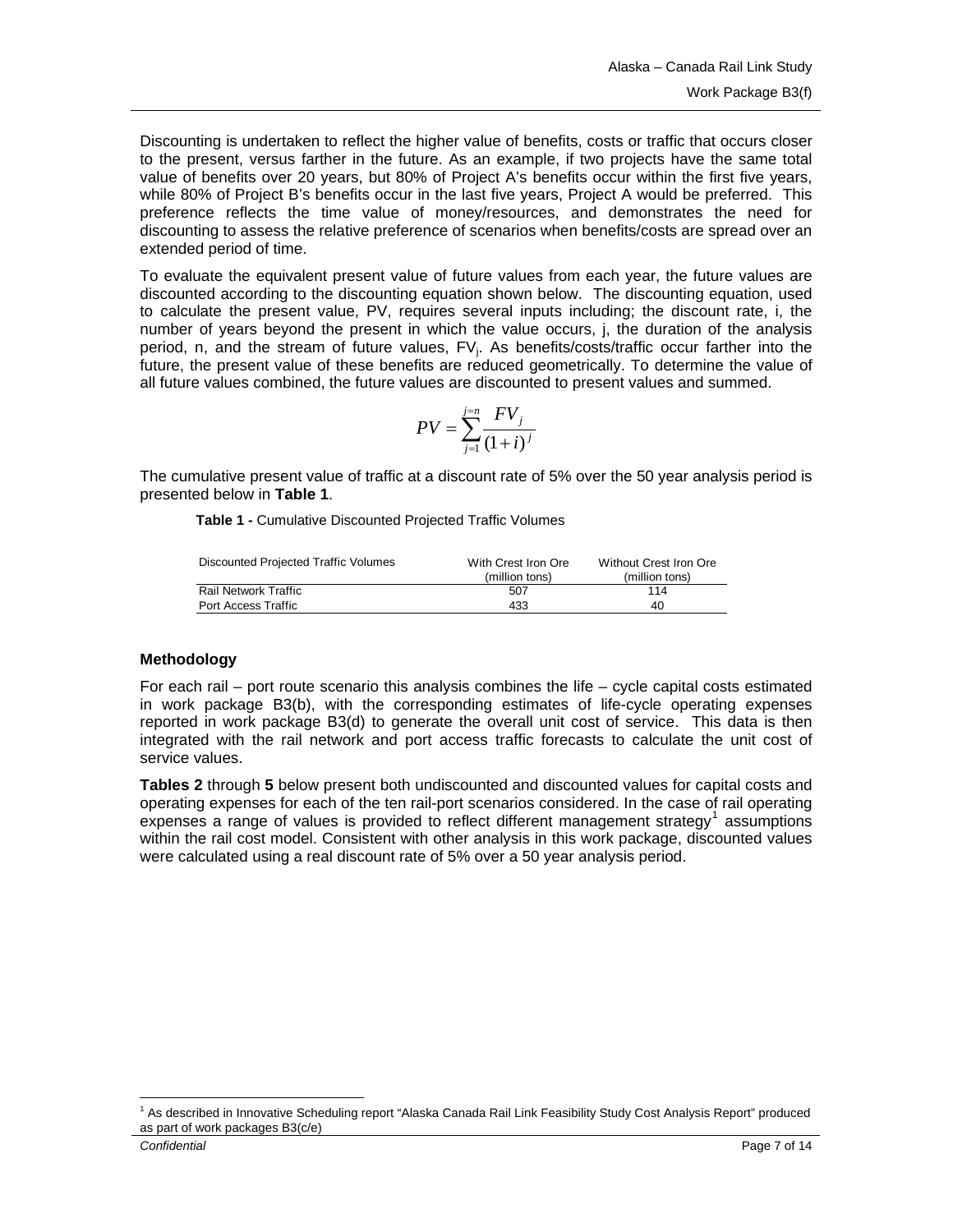| Estimated Undiscounted Life-Cycle Capital Costs |                                                 | Port Improvements | Rail Improvements | Total Improvements |  |
|-------------------------------------------------|-------------------------------------------------|-------------------|-------------------|--------------------|--|
|                                                 |                                                 | (U\$ millions)    | (U\$ millions)    | (U\$ millions)     |  |
| Scenario 1                                      | Skagway (without Crest) *                       | \$200             | \$11,600          | \$11.800           |  |
| Scenario 2                                      | Port Mackenzie via Beaver Creek (with Crest)    | \$1,400           | \$17,700          | \$19,100           |  |
| Scenario 2a                                     | Port Mackenzie via Beaver Creek (without Crest) | \$300             | \$12,400          | \$12,700           |  |
| Scenario 3                                      | Port Mackenzie via Ladue River (with Crest)     | \$1,400           | \$17,000          | \$18,400           |  |
| Scenario 3a                                     | Port Mackenzie via Ladue River (without Crest)  | \$300             | \$11,500          | \$11,800           |  |
| Scenario 4                                      | Haines (with Crest)                             | \$2,200           | \$18,600          | \$20,900           |  |
| Scenario 4a                                     | Haines (without Crest)                          | \$500             | \$13,500          | \$13,900           |  |
| Scenario 5                                      | Hyder-Stewart (without Crest)                   | \$500             | \$13,100          | \$13,600           |  |
| Scenario 6                                      | <b>Prince Rupert (with Crest)</b>               | \$1,700           | \$18,000          | \$19,700           |  |
| Scenario 6a                                     | Prince Rupert (without Crest)                   | \$400             | \$11,500          | \$11,900           |  |

#### **Table 2 -** Estimated Undiscounted Life-Cycle Capital Costs (B3b)

\* Due to constrained port expansion capacity direct comparison not possible. High range reported.

#### **Table 3 -** Estimated Discounted Life-Cycle Capital Costs

|             | <b>Estimated Discounted Life-Cycle Capital Costs</b> | Port Improvements<br>(U\$ millions) | Rail Improvements<br>(U\$ millions) | <b>Total Improvements</b><br>(U\$ millions) |  |
|-------------|------------------------------------------------------|-------------------------------------|-------------------------------------|---------------------------------------------|--|
| Scenario 1  | Skagway (without Crest) *                            | \$200                               | \$11.500                            | \$11,700                                    |  |
| Scenario 2  | Port Mackenzie via Beaver Creek (with Crest)         | \$1,000                             | \$15,500                            | \$16,500                                    |  |
| Scenario 2a | Port Mackenzie via Beaver Creek (without Crest)      | \$200                               | \$11.300                            | \$11,500                                    |  |
| Scenario 3  | Port Mackenzie via Ladue River (with Crest)          | \$1,000                             | \$15,700                            | \$16,700                                    |  |
| Scenario 3a | Port Mackenzie via Ladue River (without Crest)       | \$200                               | \$11,300                            | \$11,500                                    |  |
| Scenario 4  | Haines (with Crest)                                  | \$1,500                             | \$17,300                            | \$18,800                                    |  |
| Scenario 4a | Haines (without Crest)                               | \$400                               | \$13,200                            | \$13,600                                    |  |
| Scenario 5  | Hyder-Stewart (without Crest)                        | \$400                               | \$12,900                            | \$13,300                                    |  |
| Scenario 6  | <b>Prince Rupert (with Crest)</b>                    | \$1,100                             | \$16,100                            | \$17,200                                    |  |
| Scenario 6a | Prince Rupert (without Crest)                        | \$300                               | \$11.400                            | \$11.700                                    |  |

\* Due to constrained port expansion capacity direct comparison not possible. High range reported.

#### **Table 4 -** Estimated Undiscounted Life-Cycle Operating Expenses (B3d)

| Undiscounted Operating Expenses Summary |                                                 | Estimated Undiscounted Life-Cycle Operating Expenses |                                          |                                           |  |  |  |  |
|-----------------------------------------|-------------------------------------------------|------------------------------------------------------|------------------------------------------|-------------------------------------------|--|--|--|--|
|                                         |                                                 | Port Operations<br>(U\$ millions)                    | <b>Rail Operations</b><br>(U\$ millions) | <b>Total Operations</b><br>(U\$ millions) |  |  |  |  |
| Scenario 1                              | Skagway (without Crest)*                        | \$500                                                | \$5,000 - \$7,000                        | $$6,000 - $7,000$                         |  |  |  |  |
| Scenario 2                              | Port Mackenzie via Beaver Creek (with Crest)    | \$5,700                                              | \$19,000 - \$28,000                      | \$25,000 - \$34,000                       |  |  |  |  |
| Scenario 2a                             | Port Mackenzie via Beaver Creek (without Crest) | \$1,100                                              | $$6,000 - $8,000$                        | $$7,000 - $9,000$                         |  |  |  |  |
| Scenario 3                              | Port Mackenzie via Ladue River (with Crest)     | \$5,700                                              | \$19,000 - \$27,000                      | \$25,000 - \$33,000                       |  |  |  |  |
| Scenario 3a                             | Port Mackenzie via Ladue River (without Crest)  | \$1,100                                              | \$6,000 - \$8,000                        | \$7,000 - \$9,000                         |  |  |  |  |
| Scenario 4                              | <b>Haines (with Crest)</b>                      | \$7,500                                              | \$13,000 - \$19,000                      | \$20,000 - \$26,000                       |  |  |  |  |
| Scenario 4a                             | Haines (without Crest)                          | \$1,600                                              | \$5,000 - \$7,000                        | $$7,000 - $9,000$                         |  |  |  |  |
| Scenario 5                              | Hyder-Stewart (without Crest)                   | \$1.500                                              | \$5,000 - \$7,000                        | $$6.000 - $8.000$                         |  |  |  |  |
| Scenario 6                              | <b>Prince Rupert (with Crest)</b>               | \$5,600                                              | \$24,000 - \$34,000                      | \$30,000 - \$40,000                       |  |  |  |  |
| Scenario 6a                             | Prince Rupert (without Crest)                   | \$1,300                                              | $$6,000 - $8,000$                        | $$7,000 - $9,000$                         |  |  |  |  |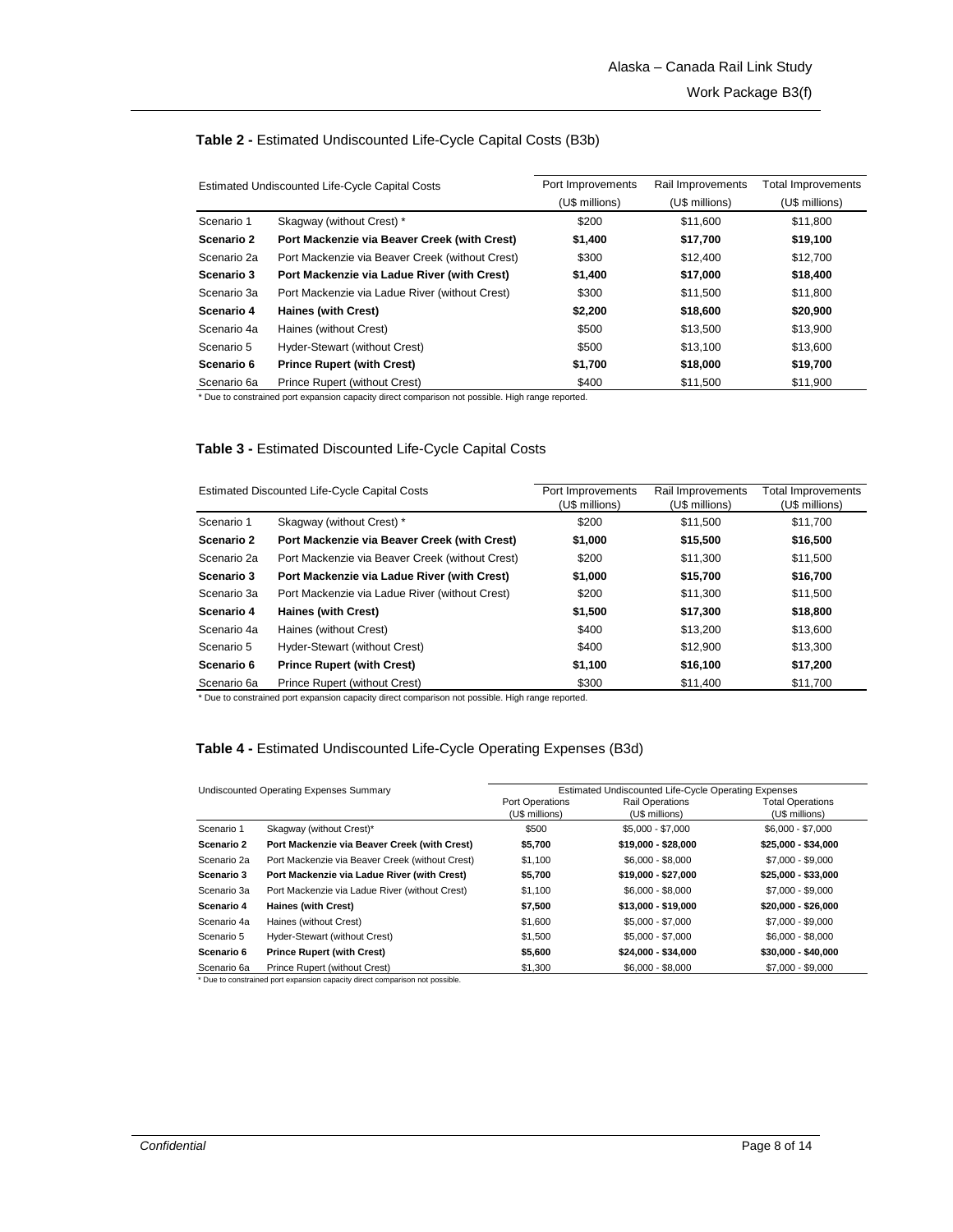| Discounted Operating Expenses Summary |                                                 | Estimated Discounted Life-Cycle Operating Expenses |                                          |                                           |  |  |  |  |
|---------------------------------------|-------------------------------------------------|----------------------------------------------------|------------------------------------------|-------------------------------------------|--|--|--|--|
|                                       |                                                 | Port Operations<br>(U\$ millions)                  | <b>Rail Operations</b><br>(U\$ millions) | <b>Total Operations</b><br>(U\$ millions) |  |  |  |  |
| Scenario 1                            | Skagway (without Crest)*                        | \$250                                              | $$2,000 - $3,000$                        | $$2,000 - $3,000$                         |  |  |  |  |
| Scenario 2                            | Port Mackenzie via Beaver Creek (with Crest)    | \$2,000                                            | $$6,000 - $9,000$                        | \$8,000 - \$11,000                        |  |  |  |  |
| Scenario 2a                           | Port Mackenzie via Beaver Creek (without Crest) | \$500                                              | \$2,000 - \$3,000                        | \$3.000 - \$3.000                         |  |  |  |  |
| Scenario 3                            | Port Mackenzie via Ladue River (with Crest)     | \$2,000                                            | $$6,000 - $9,000$                        | \$8,000 - \$11,000                        |  |  |  |  |
| Scenario 3a                           | Port Mackenzie via Ladue River (without Crest)  | \$500                                              | $$2.000 - $3.000$                        | $$2.000 - $3.000$                         |  |  |  |  |
| Scenario 4                            | Haines (with Crest)                             | \$3,200                                            | $$4,000 - $6,000$                        | \$7,000 - \$9,000                         |  |  |  |  |
| Scenario 4a                           | Haines (without Crest)                          | \$1,100                                            | $$2.000 - $3.000$                        | $$3,000 - $4,000$                         |  |  |  |  |
| Scenario 5                            | Hyder-Stewart (without Crest)                   | \$700                                              | \$2,000 - \$3,000                        | \$3.000 - \$3.000                         |  |  |  |  |
| Scenario 6                            | <b>Prince Rupert (with Crest)</b>               | \$2,300                                            | \$7,000 - \$11,000                       | \$10,000 - \$13,000                       |  |  |  |  |
| Scenario 6a                           | Prince Rupert (without Crest)                   | \$700                                              | $$2,000 - $3,000$                        | $$3,000 - $3,000$                         |  |  |  |  |

#### <span id="page-8-0"></span>**Table 5 -** Estimated Discounted Life-Cycle Operating Expenses

\* Due to constrained port expansion capacity direct comparison not possible.

The method used to calculate the unit cost of service employs the present value equation to discount life cycle costs and corresponding life cycle traffic to equivalent present values.

The form of the unit cost of service equation is:

 $Rail\_Unit\_Cost\_of\_Service} = \frac{\text{Present\_Value(Rail\_Capital\_Costs+Real\_Operating\_Expenses)}}{\text{Present\_Value\_of\_Rail\_Network\_Traffic}}$ </u>  $\vec{r}$  *esent* \_Value \_of \_Rail \_Network \_Traffic

 $(Port\_Capital\_Costs + Port\_Operating\_Express)$ *Port* \_Unit \_Cost \_of \_Service =  $\frac{\text{Present\_Value}[\text{Port\_Capital\_Costs + Port\_Operating\_Expenses}]}{\text{Present\_Value\_of\_Port\_Network\_Traffic}}$ 

Total \_Unit \_Cost \_of \_Service = Rail \_Unit \_Cost \_of \_Service + Port \_Unit \_Cost \_of \_Service

Table 6 presents a summary of the rail and port components of the total unit unit cost of service for each rail – port route scenario. For the rail component, unit cost of service has been presented for each of the three management strategies<sup>[2](#page-8-0)</sup> used in the work package B3(c/e) rail cost model.

For the port component the unit cost of service has been calculated two ways, a blended rate for combined port traffic to provide a relative comparison between scenarios and; a disaggregated rate by terminal to reflect the potential unit cost of service by commodity group. Finally, total unit cost of service values are presented both by terminal and blended as well as over the range of management strategies.

 2 As described in Innovative Scheduling report "Alaska Canada Rail Link Feasibility Study Cost Analysis Report" produced as part of work packages B3(c/e)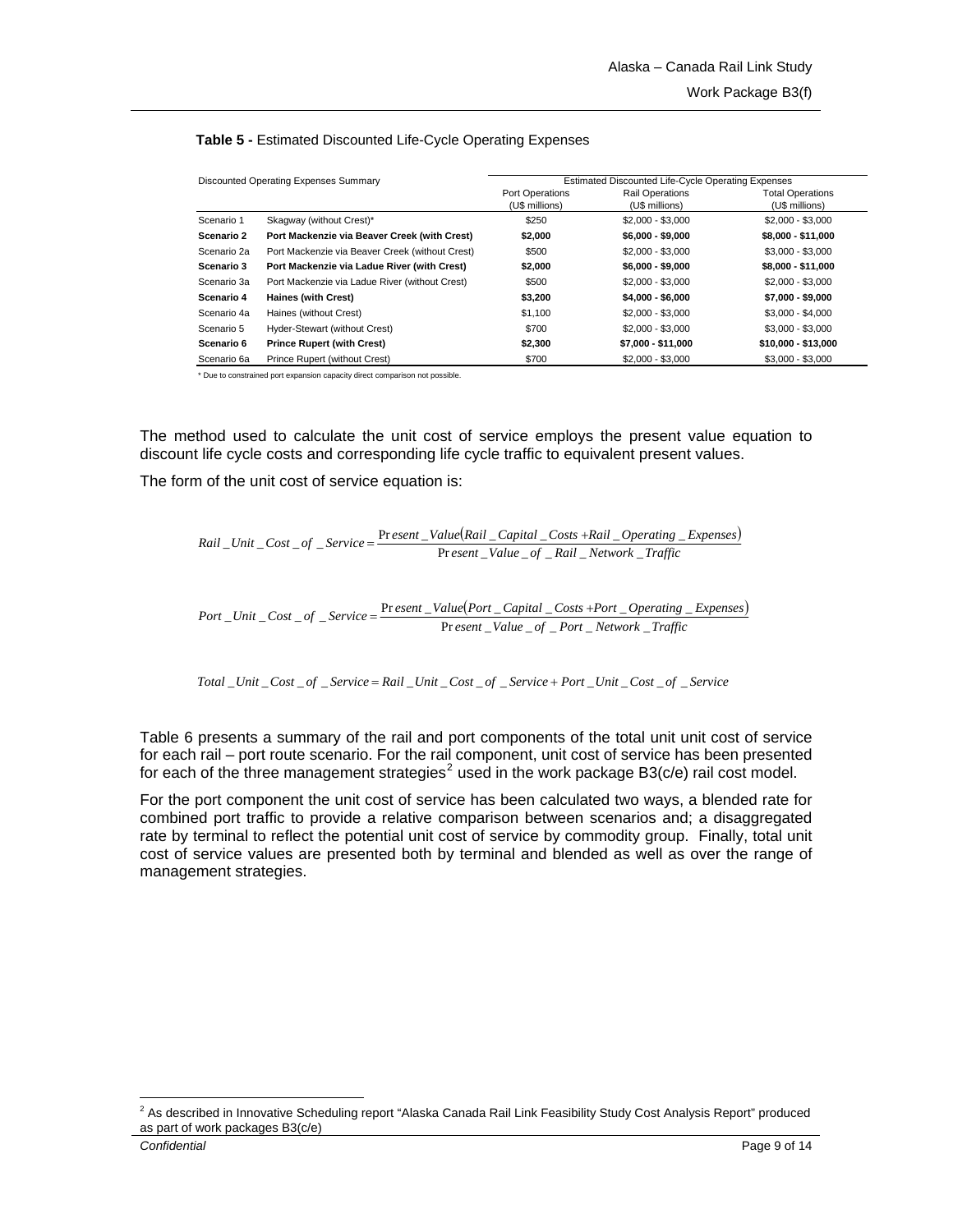### Alaska – Canada Rail Link Study

Work Package B3(f)

**Table 6 -** Estimated Unit Unit cost of service

|                                                                           |      |         |          | Cost of Service (\$U/ton) |                          |                            |                          |          |         |       |                     |                     |
|---------------------------------------------------------------------------|------|---------|----------|---------------------------|--------------------------|----------------------------|--------------------------|----------|---------|-------|---------------------|---------------------|
|                                                                           |      | Traffic |          |                           |                          | Rail                       | Port                     |          |         | Total |                     |                     |
|                                                                           |      | ron Ore | Minerals |                           | Management<br>Strategy 1 | Management<br>Strategy 2   | Management<br>Strategy 3 | By       |         |       |                     |                     |
|                                                                           | Coal |         |          | Pipe                      |                          |                            |                          | Terminal | Blended |       | <b>By Terminal</b>  | <b>Blended</b>      |
| Scenario 1 - Skagway (without Crest)                                      |      |         |          |                           |                          |                            |                          |          |         |       |                     |                     |
| Skagway (partial Mineral Con/Coal/Pipe)                                   |      |         |          |                           | \$108.80                 | 112.22                     | 114.25                   |          |         |       |                     |                     |
| Scenario 2 - Port Mackenzie - Anchorage via Beaver Creek (with Crest)     |      |         |          |                           |                          |                            |                          |          |         |       |                     |                     |
| Port Mackenzie (Iron Ore/Coal)                                            |      |         |          |                           |                          |                            |                          | \$6.11   |         |       | $$48.61 - $54.18$   |                     |
| Port Mackenzie (Mineral Con)                                              |      |         |          |                           | \$42.50                  | \$45.69                    | \$48.07                  | \$23.95  | \$6.84  |       | \$66.45 - \$72.02   | \$49.34 - \$54.91   |
| Port of Anchorage                                                         |      |         |          |                           |                          |                            |                          | \$15.00  |         |       | $$57.5 - $63.07$    |                     |
| Scenario 2a - Port Mackenzie - Anchorage via Beaver Creek (without Crest) |      |         |          |                           |                          |                            |                          |          |         |       |                     |                     |
| Port Mackenzie (Mineral Concentrates/Coal)                                |      |         |          |                           |                          | \$116.17 \$119.58 \$122.33 |                          | \$19.06  | \$19.02 |       | $$135.23 - $141.39$ | \$135.19 - \$141.35 |
| Port of Anchorage                                                         |      |         |          |                           |                          |                            |                          | \$15.00  |         |       | \$131.17 - \$137.33 |                     |
| Scenario 3 - Port Mackenzie - Anchorage via Ladue River (with Crest)      |      |         |          |                           |                          |                            |                          |          |         |       |                     |                     |
| Port Mackenzie (Iron Ore/Coal)                                            |      |         |          |                           |                          |                            |                          | \$6.11   |         |       | \$46.49 - \$52.16   |                     |
| Port Mackenzie (Mineral Con)                                              |      |         |          |                           | \$40.38                  | \$43.69                    | \$46.05                  | \$23.95  | \$6.84  |       | $$64.33 - $70$      | \$47.22 - \$52.89   |
| Port of Anchorage                                                         |      |         |          |                           |                          |                            |                          | \$15.00  |         |       | $$55.38 - $61.05$   |                     |
| Scenario 3a - Port Mackenzie - Anchorage via Ladue River (without Crest)  |      |         |          |                           |                          |                            |                          |          |         |       |                     |                     |
| Port Mackenzie (Mineral Concentrates/Coal)                                |      |         |          |                           |                          | \$108.17 \$111.68 \$114.41 |                          | \$19.06  | \$19.02 |       | \$127.23 - \$133.47 | \$127.19 - \$133.43 |
| Port of Anchorage                                                         |      |         |          |                           |                          |                            |                          | \$15.00  |         |       | \$123.17 - \$129.41 |                     |
| Scenario 4 - Haines (with Crest)                                          |      |         |          |                           |                          |                            |                          |          |         |       |                     |                     |
| Tanani Point (Iron Ore/Coal)                                              |      |         |          |                           | \$40.39                  | \$42.44                    | \$44.24                  | \$7.81   | \$9.36  |       | $$48.2 - $52.05$    | \$49.75 - \$53.6    |
| Lutak Inlet (Mineral Con/Pipe)                                            |      |         |          |                           |                          |                            |                          | \$33.49  |         |       | \$73.88 - \$77.73   |                     |
| Scenario 4a - Haines (without Crest)                                      |      |         |          |                           |                          |                            |                          |          |         |       |                     |                     |
| Tanani Point (Coal/Mineral Concentrates/Pipe)                             |      |         |          |                           |                          | \$123.56 \$126.80 \$129.49 |                          | \$28.39  | \$28.39 |       | \$151.95 - \$157.88 | \$151.95 - \$157.88 |
| Scenario 5 - Hyder (without Crest)                                        |      |         |          |                           |                          |                            |                          |          |         |       |                     |                     |
| Hyder (Coal/Mineral Concentrates)                                         |      |         |          |                           |                          | \$121.12 \$124.50 \$127.09 |                          | \$26.83  | \$26.76 |       | \$147.95 - \$153.92 | \$147.88 - \$153.85 |
| Arrow Barge Terminal (Pipe)                                               |      |         |          |                           |                          |                            |                          | \$15.00  |         |       | \$136.12 - \$142.09 |                     |
| <b>Scenario 6 - Prince Rupert (with Crest)</b>                            |      |         |          |                           |                          |                            |                          |          |         |       |                     |                     |
| Ridley (Iron Ore/Coal)                                                    |      |         |          |                           |                          |                            |                          | \$5.32   |         |       | $$49.85 - $56.5$    |                     |
| South Kaien (Mineral Con)                                                 |      |         |          |                           | \$44.53                  | \$48.32                    | \$51.18                  | \$34.20  | \$7.05  |       | \$78.73 - \$85.38   | $$51.58 - $58.23$   |
| Kitimat (Pipe)                                                            |      |         |          |                           |                          |                            |                          | \$15.00  |         |       | $$59.53 - $66.18$   |                     |
| Scenario 6a - Prince Rupert (without Crest)                               |      |         |          |                           |                          |                            |                          |          |         |       |                     |                     |
| Ridley (Coal)                                                             |      |         |          |                           |                          |                            |                          | \$5.32   |         |       | \$113.77 - \$120.16 |                     |
| South Kaien (Mineral Con)                                                 |      |         |          |                           |                          | \$108.45 \$112.06 \$114.84 |                          | \$34.20  | \$23.85 |       | \$142.65 - \$149.04 | \$132.3 - \$138.69  |
| Kitimat (Pipe)                                                            |      |         |          |                           |                          |                            |                          | \$15.00  |         |       | \$123.45 - \$129.84 |                     |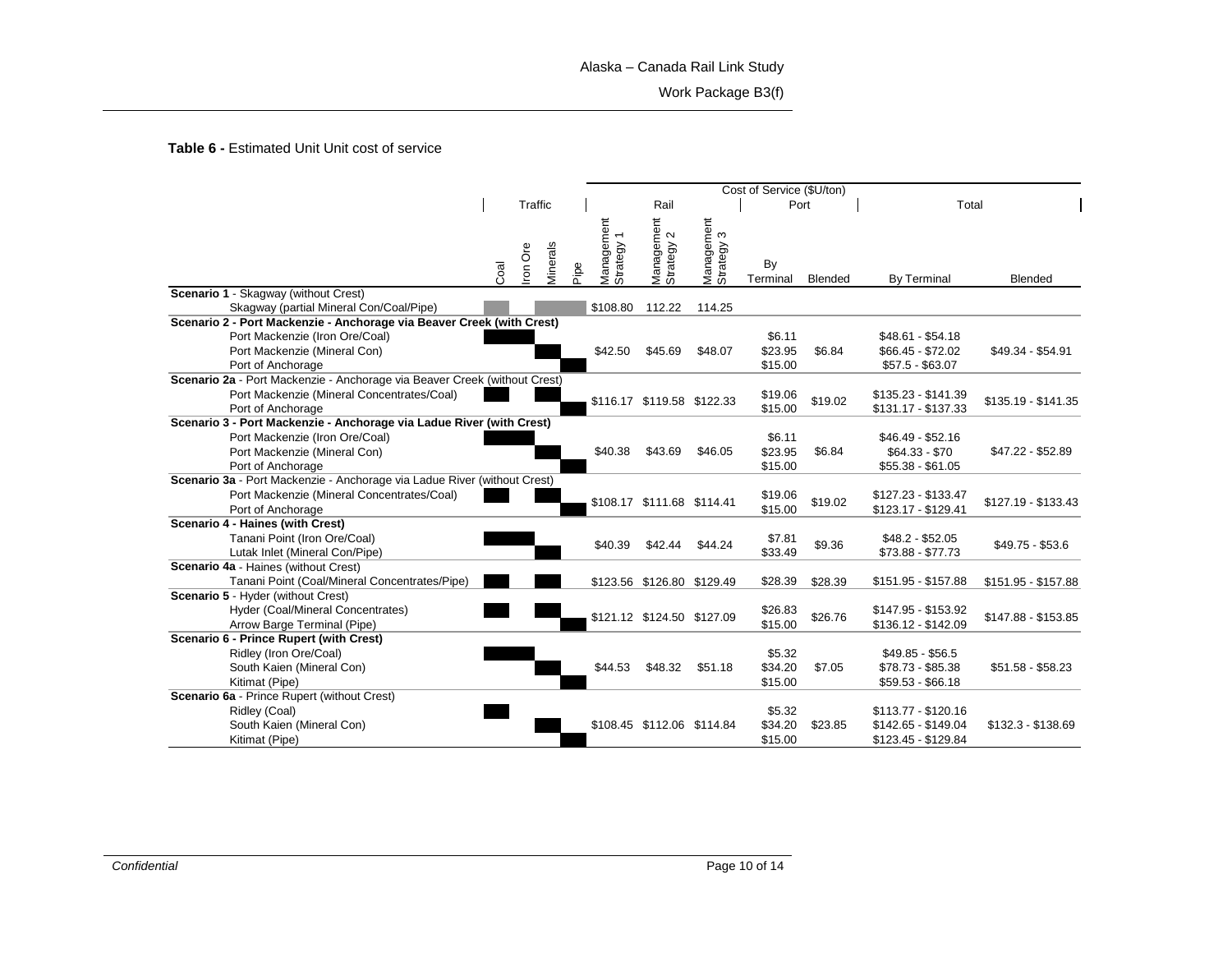Figure 7 below presents a graphic view of the comparative total unit cost of service for each railport scenario based on the blended unit cost of service at each port.

![](_page_10_Figure_2.jpeg)

**Total Blended Unit Cost of Service (\$/ton)**

**Figure 7 –** Total Blended Unit Unit cost of service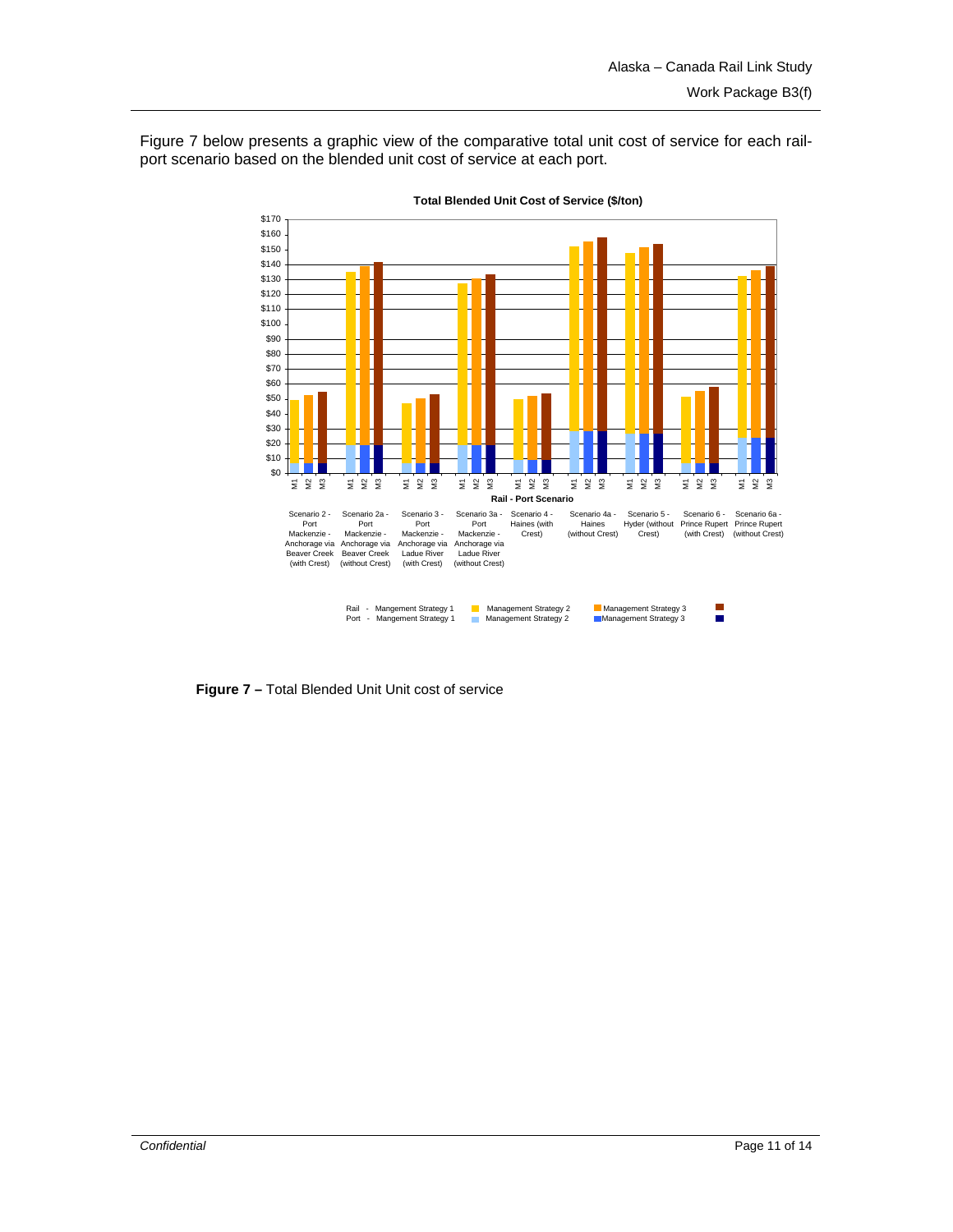### **SUMMARY**

The unit cost of service results in Table 6 and Figure 7 present the estimated blended unit cost of service for each scenario evaluated broken down by both port and rail components, plus by management strategy. As can been seen in Figure 7 there is a large difference in unit cost of service between scenarios that include Crest Iron Ore Mine traffic and those that do not. This difference is largely due to changes in operating expenses associated with additional rail traffic generated by the mine and large changes in the projected traffic volumes, which influences the unit cost of service calculation.

In general it can be seen that the overall unit cost of service is larger for management strategy 3 versus management strategy 1. However, this does not mean that management strategy 1 is the most desirable, as performance metrics other than cost such as schedule reliability or travel times may not follow a similar pattern.

The projected unit cost of service for each rail-port route scenario is in the range of U\$50 to U\$60 per ton for with-Crest and from \$135 to \$165 per ton without-Crest. Operating expenses made up 30-40% of the total unit cost of service in with-Crest scenarios, falling to approximately 20% for non-Crest scenarios.

These values represent the combined output for the rail cost model and port cost models for each of the scenarios assessed. The results are best used for comparative evaluation of the scenarios for the purpose of targeting additional investigation and refinement of scenarios. In addition, these estimates are based on blended unit cost of service values at each port, unit cost of service rates for commodity groups are estimated in Table 6, by which comparison of unit cost of service rates at other operations could be undertaken.

Scrutiny of the data in Table 6 provides the following insights into the comparative unit costs of service for rail – port route integration:

- $\triangleright$  The presence of the Crest Iron Ore Mine and its associated large volumes of iron ore traffic have a very large influence over the projected unit cost of service through both the rail and port components of each scenario.
- $\triangleright$  The massive volumes of material being moved in the with Crest scenarios versus non-Crest scenarios ( 3-4 times by weight) drives down the unit cost of service for all users by increasing traffic volumes by a greater magnitude than capital costs and operating expenses grow to support the new traffic.
- $\triangleright$  However, it should be noted that inclusion of Crest traffic onto the network does result in substantial increases in capital costs and operating expenses.

Relative breakdown of unit cost of service between port terminal infrastructure and rail infrastructure shows that rail costs and expenses dominate the port costs and expenses by a large margin. Variation in port costs in many cases are small or insignificant in comparison to variations in rail costs. Having said this, the ability to develop a port at some locations assessed is a significant risk in the feasibility of that scenario.

In general locations with existing port facilities of similar magnitude will minimize this risk as conditions at these locations and their impact on deep sea shipping operations are better understood. It should be recognized that some sites could present significant challenges to port development of certain scales.

The port integration scenarios presented carry a common trade-off of costs associated with longer travel distances versus port development risks. Ports located far from the crest iron ore mine (Prince Rupert / Port Mackenzie) are have lower port development costs due to more favorable terrain and port infrastructure. However, the longer distance to access these ports have offsetting impacts on the overall unit cost of service. Other closer ports include less attractive port sites, with associated risks and costs of development at a new port site, but as they are closer, can reduce long haul costs versus the other scenarios. These trends are borne out in the results in terms of higher operating expenses and lower capital costs for ports such as Prince Rupert and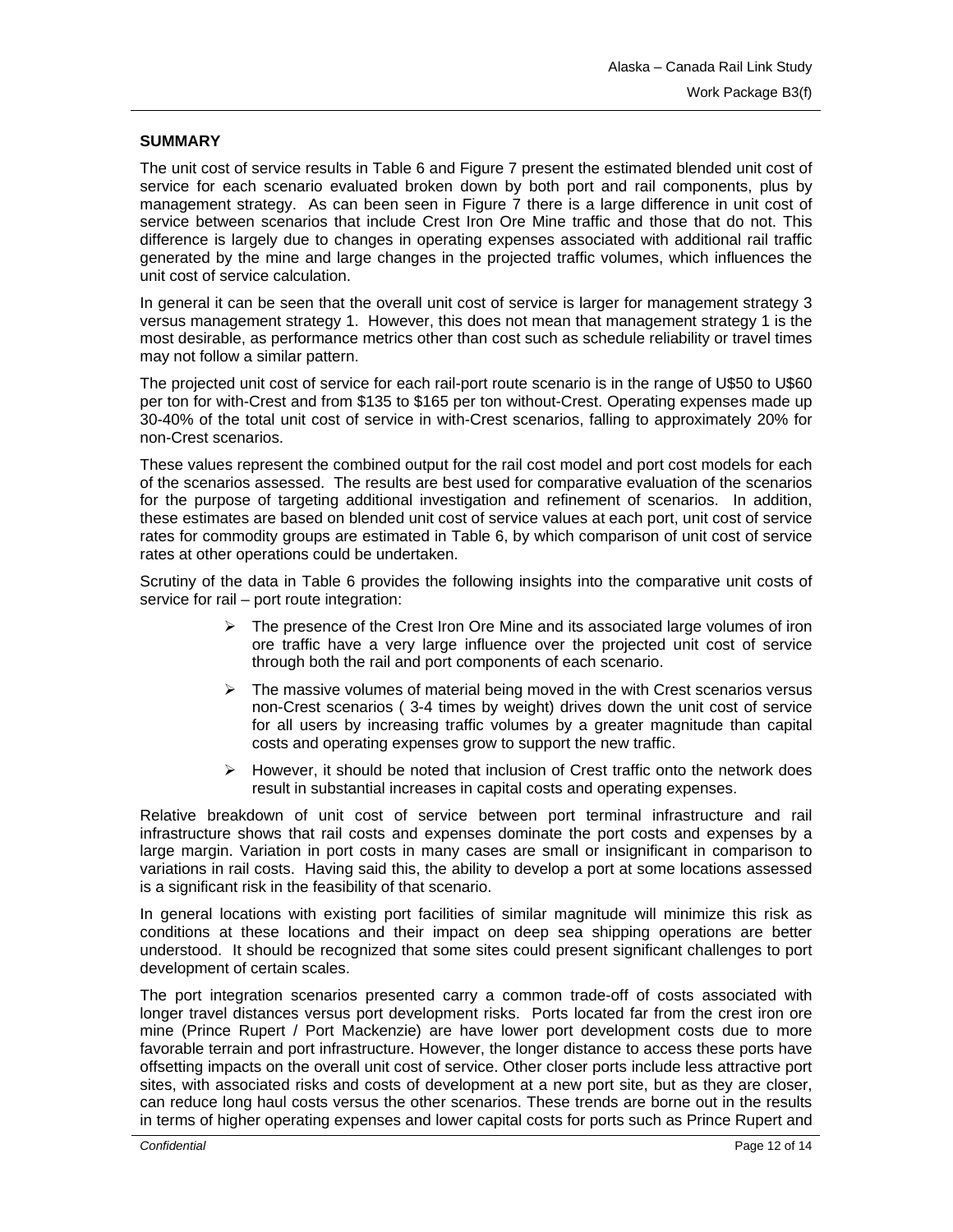Port Mackenzie while ports such as Haines incur additional capital costs but have lower rail-port route operating expenses.

Although this report looks at the unit cost of service by unit of weight, in this case tons, it should be noted that different commodity groups have different value by weight, and thus different sensitivity to unit cost of service. Iron ore and coal are low value commodities and require low unit cost of service rates to be economically viable. Coal and iron ore tend to be shipped in very large quantities to spread the capital cost of infrastructure over a large volume of traffic. In the case of the scenarios analyzed it was noted that the coal volumes projected are small and without the ability to share facilities with other bulk traffic such as at Prince Rupert's existing coal terminal or in conjunction with infrastructure built for Crest Iron Ore, the unit cost of service for coal would remain very high. In contrast, mineral concentrates and pipe, which in this analysis had a higher unit cost of service, may be able to accommodate these costs as their overall value of cargo is much higher on a per ton basis.

## **OTHER CONSIDERATIONS**

The unit unit cost of service estimates provided encompass the land transport costs, (rail and port). They do not include the comparative ocean freight rates that will be incurred to ship the resource – oriented products to market. These costs, which are beyond the scope of this study, should be taken into consideration. Based on experience in other studies the ocean freight charges to access ports on the north coast will be reasonably comparable but will differ in one important aspect. This is the cost of pilots to navigate in confined waters and the possible cost of tug assistance. In consideration of these factors ocean freight rates can be expected to be lowest at Prince Rupert, (directly sailing in through Dixon Entrance) and highest at either Haines or Hyder, (navigation of the Lynn and Portland Canals). Port Mackenzie would likely be mid range with pilot assistance required from Homer to navigate Cook Inlet and Knick Arm.

The comparisons of port access contained in this analysis are based on pre – feasibility estimates of the capital costs (and related operating expenses) of large scale port infrastructure. The status of infrastructure at the ports ranges greatly from a well established rail served international port (Prince Rupert) to a developing port complex (Port Mackenzie with its south central Alaska location and proximity to Anchorage and the Alaska Railroad), to the two undeveloped port sites in southeast Alaska at Haines, (Tanani Point and Lutak Inlet) and Hyder which are presently served by road transport only. The developed port locations at Prince Rupert and Port Mackenzie are considered to be comparatively mature and available for expansion subject to the existing socio – economic and environmental approval processes. However proposals to develop major port infrastructure at either Haines or Hyder would be more challenging and require a longer time frame to implement.

## **NEXT STEPS**

The scenarios presented above compared different configurations of the ALCAN Rail Link and include in all cases the mainline from Delta Junction to Hazelton plus spur connections to access ports or resources along the route. A more independent assessment of the feasibility of the Crest Iron Ore Mine may be possible by developing scenarios that only include components required to support the mine traffic itself. This would include reducing the scope of the rail network as well as port facilities. This, in turn, would result in different unit cost of service rates, particularly on the rail component as the current rate is averaged over the entire network and all traffic.

Although none of the current scenarios analyzed looked specifically at such a configuration some information is available from the existing results. First, traffic associated with the Crest Iron Ore Mine makes up approximately 70-90% of rail traffic on the proposed network, see Figure 4. Second, in Scenario 4 (Haines with Crest) rail network components that would be required by mine traffic make up only 42% of the total track capital cost of the rail network. Operational expenses would likely be more closely linked to rolling stock, and thus most operational expenses will be attributed to segments of track used by Crest traffic.